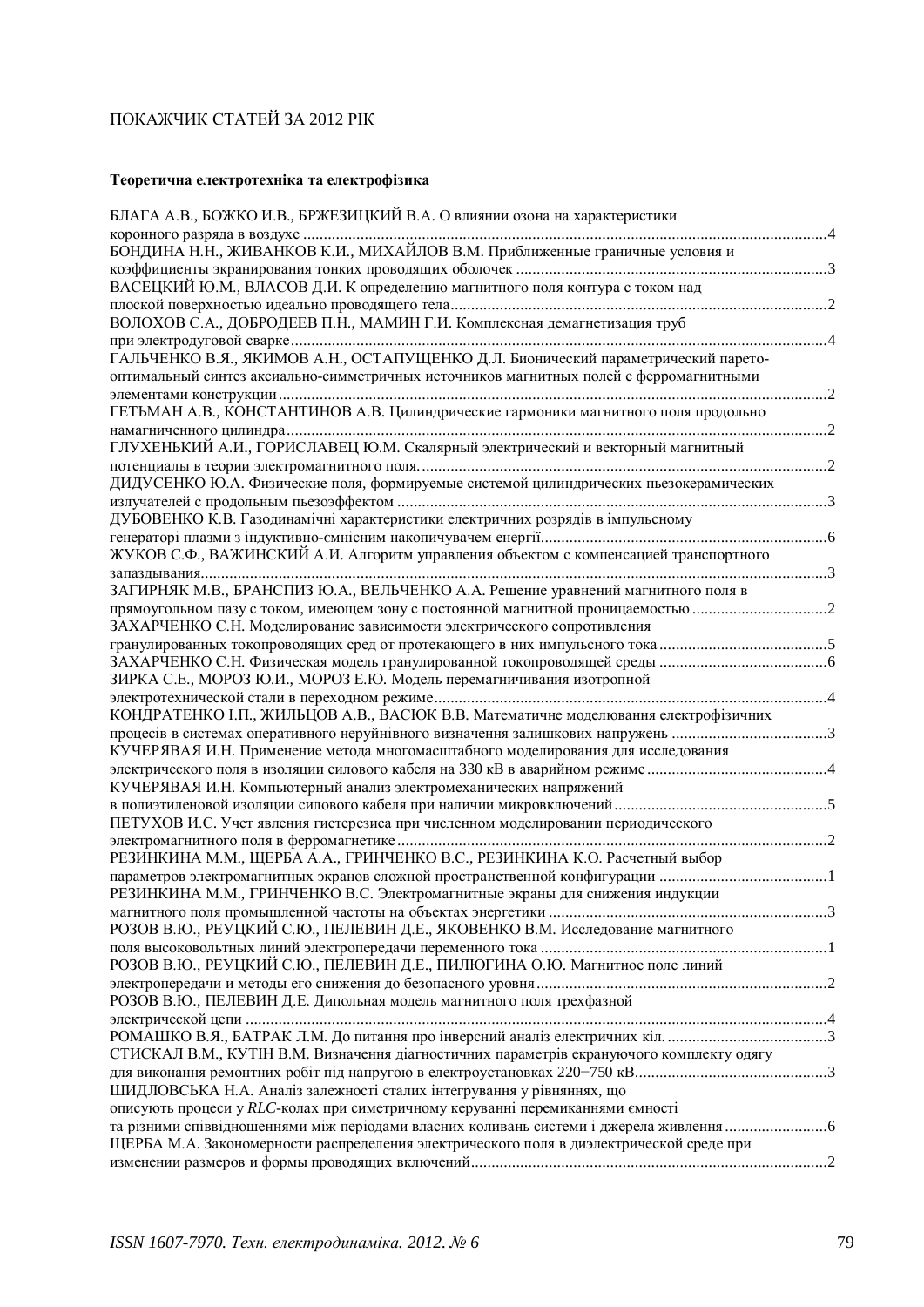| ЩЕРБА А.А., СУПРУНОВСКАЯ Н.И., СИНИЦИН В.К., ИВАЩЕНКО Д.С. Апериодические и             |  |
|-----------------------------------------------------------------------------------------|--|
| колебательные процессы разряда конденсатора при принудительном ограничении длительности |  |
|                                                                                         |  |
| ЩЕРБА М.А. Силовое взаимодействие между близко расположенными проводящими               |  |
|                                                                                         |  |
| ЩЕРБА А.А., СУПРУНОВСКАЯ Н.И. Закономерности повышения скорости                         |  |
| нарастания разрядных токов в нагрузке при ограничении их максимальных значений5         |  |

#### Електроенергетичні комплекси, системи та керування ними

| АВРАМЕНКО В.М., ЮНЄЄВА Н.Т., КОРОВКО А.М. Організація розрахунку стійкості складної                                                                                             |  |
|---------------------------------------------------------------------------------------------------------------------------------------------------------------------------------|--|
|                                                                                                                                                                                 |  |
| БЛІНОВ І.В., ПАРУС Є.В. Вимоги до математичного забезпечення балансуючого ринку                                                                                                 |  |
| БУРБЕЛО М.Й., ДЕВЯТКО М.В., ВОЙТЮК Ю.П. Алгоритм керування симетрувальними                                                                                                      |  |
|                                                                                                                                                                                 |  |
| БУТКЕВИЧ О.Ф., ЛЕВКОНЮК А.В., РИБІНА О.Б. Моніторинг запасів статичної стійкості                                                                                                |  |
|                                                                                                                                                                                 |  |
| ВАСЕЦЬКИЙ Ю.М., МАЗУРЕНКО І.Л., ПАВЛЮК А.В. Застосування надпровідних накопичувачів                                                                                             |  |
|                                                                                                                                                                                 |  |
| ГРАБКО В.В., БАЛЬЗАН I.В. Регулювання напруги в електричних мережах у задачах надійності                                                                                        |  |
|                                                                                                                                                                                 |  |
| ЖАРКІН А.Ф., ПАВЛОВСЬКИЙ В.В., ЛУК'ЯНЕНКО Л.М. Науково-технічні аспекти інтеграції                                                                                              |  |
| ЖАРКИН А.Ф., НОВСКИЙ В.А., КАПЛЫЧНЫЙ Н.Н., КОЗЛОВ А.В., МАЛАХАТКА Д.А.                                                                                                          |  |
| Особенности работы низковольтных локальных сетей в неполнофазных и аварийных режимах 3                                                                                          |  |
|                                                                                                                                                                                 |  |
| IJIЮХIН М.О. Вибір оптимальної структури системи технічного обслуговування та ремонту                                                                                           |  |
|                                                                                                                                                                                 |  |
| КИРИЛЕНКО О.В., ПАВЛОВСЬКИЙ В.В., ЛУК'ЯНЕНКО Л.М., ТРАЧ I.В. Проблеми інтеграції                                                                                                |  |
|                                                                                                                                                                                 |  |
| КИРИЛЕНКО О.В., БЛІНОВ І.В., ТАНКЕВИЧ С.Є. Smart Grid та організація інформаційного                                                                                             |  |
| КИРИЛЕНКО О.В., ПАВЛОВСЬКИЙ В.В., ЯНДУЛЬСЬКИЙ О.С., СТЕЛЮК А.О.                                                                                                                 |  |
|                                                                                                                                                                                 |  |
|                                                                                                                                                                                 |  |
| Керування режимом роботи електростанції з відновлюваними джерелами енергії                                                                                                      |  |
| КИРИЛЕНКО О.В., ПАВЛОВСЬКИЙ В.В., СТЕЛЮК А.О., ЛУК'ЯНЕНКО Л.М. Комплексне                                                                                                       |  |
| моделювання системи автоматичного регулювання частоти та потужності в динамічних                                                                                                |  |
|                                                                                                                                                                                 |  |
| КОВАЛЬЧУК О.А., КУЛИК В.В., БУРИКІН О.Б. Оптимізація схем приєднання розосереджених                                                                                             |  |
|                                                                                                                                                                                 |  |
| КОМАР В.О., КОВАЛЬЧУК О.А., КУЗЬМИК О.В. Вплив розосередженого генерування на якість                                                                                            |  |
|                                                                                                                                                                                 |  |
| КУЗНЕЦОВ В.Г., ТУГАЙ Ю.І., КУЧАНСЬКИЙ В.В. Перенапруги в анормальних режимах                                                                                                    |  |
| КУЗНЕЦОВ В.Г., ТУГАЙ І.Ю. Аналіз ферорезонансних процесів в розподільчому пристрої                                                                                              |  |
|                                                                                                                                                                                 |  |
| КУТІНА М.В. Система захисту від обриву проводу та пошук місця пошкодження в розподільних                                                                                        |  |
|                                                                                                                                                                                 |  |
| ЛЕЖНЮК П.Д., НІКІТОРОВИЧ О.В., НЕТРЕБСЬКИЙ В.В. Оптимізація розподілу навантаження                                                                                              |  |
|                                                                                                                                                                                 |  |
| ЛЕЖНЮК П.Д., РУБАНЕНКО О.С., НІКІТОРОВИЧ О.В. Оперативне діагностування високовольтного                                                                                         |  |
| обладнання в задачах оптимального керування режимами електроенергетичних систем3                                                                                                |  |
| ЛИСЕНКО В.А. Модель завад в контурі нульової послідовності розподільної мережі з                                                                                                |  |
| ЛИТВИНЕНКО В.В. Перспективи використання електричних апаратів в рамках концепції Smart Grid 3                                                                                   |  |
| ЛУПІКОВ В.С., БОЛЮХ В.Ф., БАЙДА Є.І., КРЮКОВА Н.В., ВАРШАМОВА І.С., ЛЕЛЮК М.А.,                                                                                                 |  |
| ПЕТРУШЕНКО О.Ю., ПЕТРУШЕНКО Ю.В., РУБАНЕНКО О.О. Розв'язання двоїстої задачі опти-<br>мального керування нормальними режимами ЕЕС з застосуванням нейро-нечіткого моделювання 2 |  |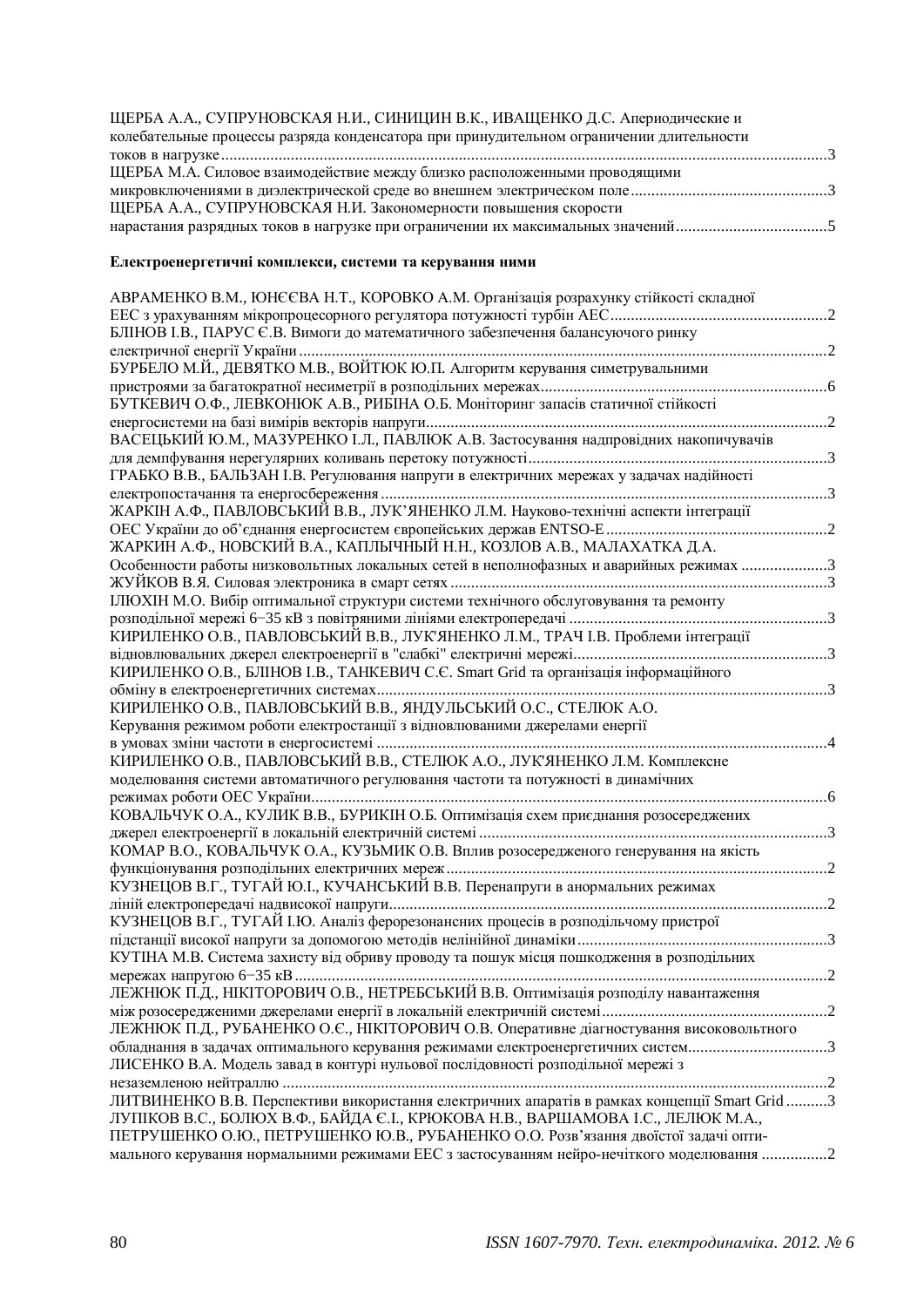| $\mathcal{D}$            |
|--------------------------|
|                          |
|                          |
|                          |
|                          |
|                          |
| $\overline{\phantom{a}}$ |
|                          |
|                          |
|                          |
|                          |

## Перетворення параметрів електричної енергії

| АЛЫМОВ О.П., КУЛЕШОВ Ю.Е., ГОЛОВКО А.А. Автоматная модель поведения                           |  |
|-----------------------------------------------------------------------------------------------|--|
|                                                                                               |  |
| АФАНАСЬЕВ А.М. Улучшение энергетических характеристик параллельного резонансного              |  |
| инвертора                                                                                     |  |
| БОНДАРЕНКО Ю.В., СИДОРЕЦЬ В.М., САФРОНОВ П.С., БОНДАРЕНКО О.Ф. Оцінка точності                |  |
| регулювання струму багатокоміркового транзисторного перетворювача з комбінованим керуванням 2 |  |
| БРОВАНОВ С.В., ДЫБКО М.А., ГРИШАНОВ Е.В. Анализ электромагнитных процессов в                  |  |
|                                                                                               |  |
| БУДЬОННИЙ О.В., КОВАЛЕНКО Є.Ю., ПРОКОПЕЦЬ М.А. Компенсатор реактивної потужності              |  |
|                                                                                               |  |
| ВОЛКОВ А.Г., ЗИНОВЬЕВ Г.С., ХАРИТОНОВ С.А. Исследование мехатронной системы для               |  |
| автономного генерирования напряжения переменной частоты постоянной амплитуды на базе          |  |
|                                                                                               |  |
| ВОЛКОВ И.В., ЗОЗУЛЕВ В.И., ПОДОЛЬНЫЙ С.В., ШОЛОХ Д.А. Исследование процесса                   |  |
|                                                                                               |  |
| ВОЛКОВ И.В., ЗОЗУЛЕВ В.И., ШОЛОХ Д.А., СПИРИН В.М. Особенности формирования                   |  |
|                                                                                               |  |
| ВОЛКОВ И.В., КАРШЕНОВ Д.П. Универсальные математические модели т-пульсных                     |  |
|                                                                                               |  |
| ГЕЙСТ А.В., БАЧУРИН П.А., КОРОБКОВ Д.В., БАЛАГУРОВ М.В. Агрегат пусковой шахтный на           |  |
|                                                                                               |  |
| ГОЛУБЕВ В.В. Расчет и оптимизация выходного LC-фильтра импульсного преобразователя            |  |
|                                                                                               |  |
| ГОРОДНИЙ А.Н. Анализ мощности рассеивания транзисторным ключом в последовательных             |  |
|                                                                                               |  |
| ДЕНИСОВ Ю.А. Влияние автономного инвертора напряжения с синусоидальной                        |  |
|                                                                                               |  |
| ЖУЙКОВ В.Я., ВЕРБИЦКИЙ Е.В. Особенности управления преобразователями постоянного тока 2       |  |
| ЗИНОВЬЕВ Г.С., УДОВИЧЕНКО А.В. Безтрансформаторные повышающие регуляторы переменного          |  |
|                                                                                               |  |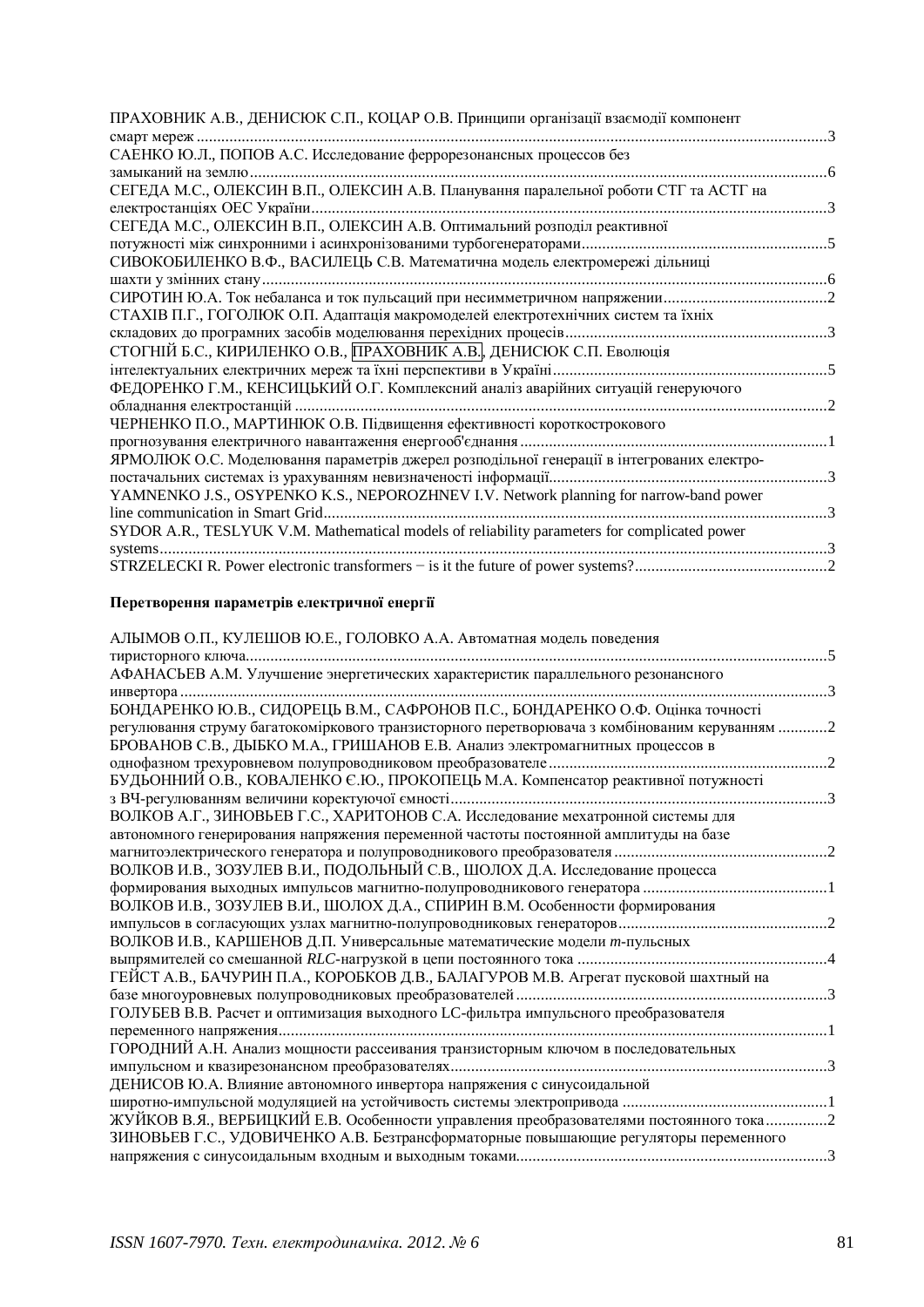| КОРОБКОВ Д.В., МАКАРОВ Д.В., РЕШЕТНИКОВ А.Н., МАШИНСКИЙ В.В. Преобразователь                                                                           |  |
|--------------------------------------------------------------------------------------------------------------------------------------------------------|--|
| частоты с промежуточным звеном высокой частоты для автономной системы электроснабжения 3                                                               |  |
| ЛИПКІВСЬКИЙ К.О. Особливості регулювання рівня напруги, що стабілізується,                                                                             |  |
| за допомогою перетворювача з трансформаторно-ключовою виконавчою структурою<br>ЛИПКІВСЬКИЙ К.О., ХАЛІКОВ В.А. Процеси та алгоритми комутації у силових |  |
|                                                                                                                                                        |  |
| ЛИПКОВСКИЙ К.А., МИХАЛЬСКИЙ В.М. Силовая электроника – возможности,                                                                                    |  |
|                                                                                                                                                        |  |
| ЛУПЕНКО А.М. Багатосекційні резонансні інвертори напруги в електронному пуско-                                                                         |  |
|                                                                                                                                                        |  |
| МАКАРОВ Д.В., ХАРИТОНОВ С.А., ЮХНИН М.М. Исследование системы генерирования                                                                            |  |
| напряжения переменной частоты постоянной амплитуды на базе магнитоэлектрического генератора                                                            |  |
|                                                                                                                                                        |  |
| МИКОЛАЕЦ Д.А. Энергетический расчет фильтро-компенсирующего преобразователя с                                                                          |  |
|                                                                                                                                                        |  |
| МИХАЛЬСЬКИЙ В.М., СОБОЛЄВ В.М., ШАПОВАЛ І.А., ЧОПИК В.В. Розширення діапазону                                                                          |  |
| регулювання вхідної реактивної потужності матричних перетворювачів засобами керування 2                                                                |  |
| МИХАЛЬСЬКИЙ В.М., СОБОЛЄВ В.М., ШАПОВАЛ І.А., ЧОПИК В.В. Керування                                                                                     |  |
| матричним перетворювачем з використанням екстремальних положень просторових                                                                            |  |
|                                                                                                                                                        |  |
| ПАВЛОВ Г.В., ЩЕРБИНИН Т.В. Сравнение характеристик резонансных преобразователей                                                                        |  |
|                                                                                                                                                        |  |
| РОДИН Н.Ю., МАЛЯРЕНКО Е.А., ЛОБКО А.В. Полупроводниковые преобразователи для связи между                                                               |  |
|                                                                                                                                                        |  |
| СКУРЯТИН Ю.В., ДЕНИСЕВИЧ Н.А. Повышение электромагнитной совместимости частотно-                                                                       |  |
|                                                                                                                                                        |  |
| СОКОЛ Е.И., ГОНЧАРОВ Ю.П., ЕРЕСЬКО А.В., ЗАМАРУЕВ В.В., ИВАХНО В.В., КРИВОШЕЕВ С.Ю.,                                                                   |  |
| ЮРЧЕНКО М.М., ЮРЧЕНКО О.М., ТВЕРДОХЛІБ Ю.О., СЕНЬКО В.І. Надійність високовольтних                                                                     |  |
|                                                                                                                                                        |  |
| ТЕРЕЩЕНКО Т.А., БЕЖЕНАР В.А. Формирование выходного напряжения многоуровневого                                                                         |  |
|                                                                                                                                                        |  |
|                                                                                                                                                        |  |
| ХАЛІКОВ В.А. Огляд стану та можливостей поліпшення організації комутаційних                                                                            |  |
|                                                                                                                                                        |  |
| ХЛЕБНИКОВ А.С., БАЧУРИН П.А., ГЕЙСТ А.В., РЕШЕТНИКОВ А.Н., БАЛАГУРОВ М.В.                                                                              |  |
| Сравнение двойного Z-инвертора с классическим инвертором для системы электроснабжения                                                                  |  |
|                                                                                                                                                        |  |
| KOROTYEYEV I.Ye., KLYTTA M. Control of three phase matrix frequency converters on base of                                                              |  |
|                                                                                                                                                        |  |
| OSADCHII A.L., ROGAL V.V. Time Domain Digital State-Spase Modeling of PWM Converter 2                                                                  |  |

### Системи вимірювання та регулювання

| АГАМАЛОВ О.Н. Экстраполяция функции комплексной ошибки систем автоматического                  |  |
|------------------------------------------------------------------------------------------------|--|
|                                                                                                |  |
| АНОХИН Ю.Л., АТАРОД С., БРЖЕЗИЦКИЙ В.А., ГАРАН Я.А., МАСЛЮЧЕНКО И.Н. Влияние                   |  |
| наведенного потенциала секций высоковольтного делителя напряжения на его характеристики2       |  |
| БУТКО С.М., РУДАКОВ В.В., СЕРГЕЕВА Е.Е., РУДАКОВ С.В. Оценка ресурса высоковольтных            |  |
|                                                                                                |  |
| БРЖЕЗИЦЬКИЙ В.О., КОЗЮРА В.В. Особливості перехідних характеристик вимірювальних систем        |  |
|                                                                                                |  |
| ВАСИЛЕНКО О.Д., МЕЛЬНИК В.Г., НОВІК А.І., СЕМЕНИЧЕВА Л.М., ПОГРЕБНЯК В.Д.,                     |  |
| СЛІЦЬКИЙ О.В. Універсальні вимірювачі RLC на основі уніфікованих апаратно-програмних засобів 3 |  |
| ВЕРБИЦЬКИЙ С.В. Системи упереджувального керування імпульсними перетворювачами3                |  |
| ВОЙТЕНКО В.П. Этапы алгоритма квазиоптимального регулирования в системе с импульсным           |  |
|                                                                                                |  |
| ГЕТЬМАН А.В., КРАМЧАНИН Е.Г. Принципы построения системы для измерения магнитного              |  |
|                                                                                                |  |
| ГИЖКО Ю.І., МИСЛОВИЧ М.В., СИСАК Р.М. Питання підвищення точності оцінок діагностичних         |  |
|                                                                                                |  |
|                                                                                                |  |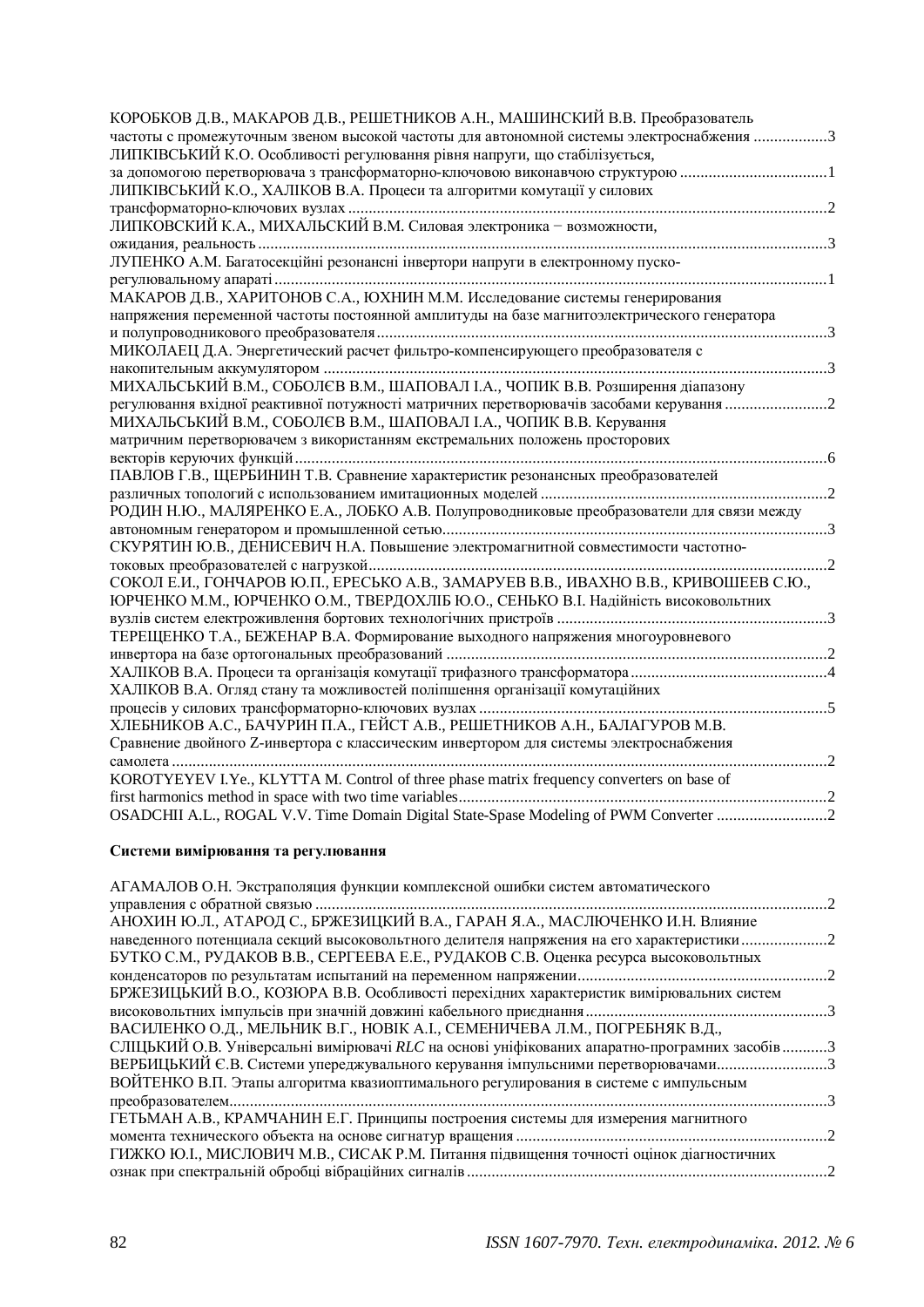### **Електромеханічне перетворення енергії**

| АГАМАЛОВ О.Н. Управление возбуждением синхронных машин с использованием функции                 |  |
|-------------------------------------------------------------------------------------------------|--|
|                                                                                                 |  |
| БОБЕЧКО Ю.О. Нейроестиматор для бездавачевої системи керування вентильним реактивним двигуном 3 |  |
| БОНДАР Р.П., ГОЛЕНКОВ Г.М., МАЗУРЕНКО Л.І., ПОДОЛЬЦЕВ О.Д. Моделювання                          |  |
| багатокомпонентного коливального руху вібраційної системи з лінійним електроприводом 1          |  |
| ГРЕБЕНИКОВ В.В., ПРЫЙМАК М.В. Расчет магнитного поля и момента                                  |  |
|                                                                                                 |  |
| ГРЕБЕНИКОВ В.В., ГАМАЛИЯ Р.Р. Аналитический метод расчета магнитного поля и                     |  |
|                                                                                                 |  |
| ГРУБОЙ О.П., ФЕДОРЕНКО Г.М., КЕНСИЦЬКИЙ О.Г. Математична модель теплового стану                 |  |
|                                                                                                 |  |
| ГРУБОЙ А.П., ТРЕТЬЯК А.В. Проблемы охлаждения турбогенераторов большой и                        |  |
|                                                                                                 |  |
| ЗАГИРНЯК М.В., РОДЬКИН Д.И., КОРЕНЬКОВА Т.В. Оценка пропускной способности                      |  |
| энергетического канала по показателям мгновенной мощности в задачах электромеханики             |  |
| КИРЕЕВ В.Г. Построение оптимальных бесконтактных двигателей дискового типа                      |  |
| с постоянными магнитами                                                                         |  |
| КУЗНЕЦОВ Б.И., НИКИТИНА Т.Б., ВОЛОШКО А.В., ВИНИЧЕНКО Е.В. Экспериментальное                    |  |
| исследование робастного управления главными приводами прокатных станов с учетом их взаимного    |  |
| влияния через прокатываемый металл на стенде двухмассовой электромеханической системы           |  |
| МАЗУРЕНКО Л.I., РОМАНЕНКО В.I., ДЖУРА О.В. Дослідження статичних характеристик                  |  |
| автономного асинхронного зварювального генератора з вентильним збудженням по Г-подібній         |  |
|                                                                                                 |  |
| МАЗУРЕНКО Л.І., ДЖУРА О.В., РОМАНЕНКО В.І., БІЛИК О.А. Розрахункове дослідження                 |  |
| асинхронних генераторів з двома статорними обмотками в складі зварювальних комплексів з         |  |
|                                                                                                 |  |
| МАЛЯР В.С., МАЛЯР А.В., ДОБУШОВСЬКА І.А. Статичні характеристики синхронного                    |  |
|                                                                                                 |  |
| МЕЛЬНИКОВ В.О., КАЛІНОВ А.П. Поліпшення енергетичних характеристик електроприводів              |  |
| 3 векторним керуванням шляхом компенсації параметричної несиметрії асинхронних двигунів 3       |  |
| ОДНОЛЬКО Д.С. Оперативное определение активного сопротивления статора и                         |  |
|                                                                                                 |  |
| ПЕРЕСАДА С.М., КОВБАСА С.Н., ДЫМКО С.С. Робастифицированное бездатчиковое векторное             |  |
| управление асинхронным двигателем на основе адаптивного наблюдателя пониженного порядка2        |  |
| ПОДГОРНОВ А., СИПОВИЧ А. Обобщенная методика минимизации массы                                  |  |
|                                                                                                 |  |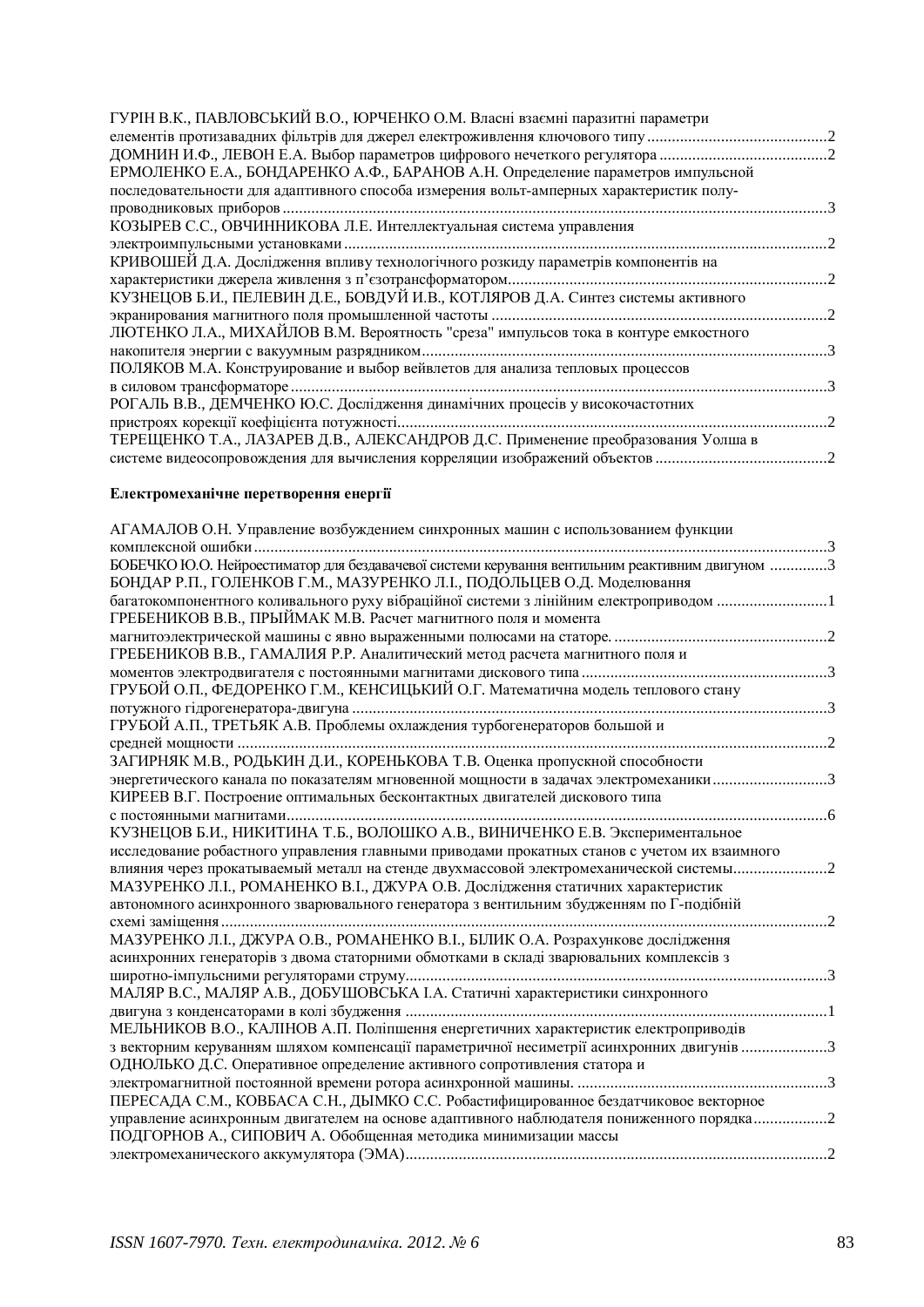| РОДЬКИН Д.И., РОМАШИХИН Ю.В. Обоснование расчетных схем замещения                  |  |
|------------------------------------------------------------------------------------|--|
|                                                                                    |  |
| ТИТКО А.И., ВАСЬКОВСКИЙ Ю.Н., АХРЕМЕНКО В.Л. Условия возникновения и роста         |  |
| трещин в роторе турбогенератора вследствие электродинамических воздействий         |  |
|                                                                                    |  |
| ТИТКО О.І., КРАМАРСЬКИЙ В.А., ГРУБОЙ О.П. Масштабне фізичне                        |  |
| моделювання електромагнітного поля при дослідженні ефективності екранів статора    |  |
|                                                                                    |  |
| ТІТКО В.О. Техніко-економічні аспекти застосування синхронно-асинхронної структури |  |
|                                                                                    |  |
| ТИТКО О.І., ВАСЬКОВСЬКИЙ Ю.М. Синхронно-асинхронні турбогенератори в структурі     |  |
|                                                                                    |  |
| ФЕДОРОВ М.М., ЛУЖНЕВ А.И., БОЕВ А.Е. Оценка сроков службы электродвигателей,       |  |
|                                                                                    |  |
| ЧУМАЧОВА А.В., КАЛІНОВ А.П. Компенсація параметричної несиметрії асинхронного      |  |
|                                                                                    |  |
| ШИДЛОВСЬКИЙ А.К., ПАВЛОВ В.Б., ТРЕТЯК М.В. Можливості створення машин              |  |
| сільськогосподарського призначення з електротрансмісією та комбінованими системами |  |
|                                                                                    |  |
|                                                                                    |  |

### **Електротехнологічні комплекси та системи**

| БАТИГІН Ю.В., ГНАТОВ А.В. Особливості збудження електромагнітних сил при                      |  |
|-----------------------------------------------------------------------------------------------|--|
| магнітно-імпульсній обробці листових феромагнетиків                                           |  |
| БОГУСЛАВСКИЙ Л.З., МИРОШНИЧЕНКО Л.Н., КАЗАРЯН Ю.Г., ДИОРДИЙЧУК В.В.,                          |  |
| ЯРОШИНСКИЙ Н.С. Высоковольтный высокочастотный импульсный источник питания для                |  |
|                                                                                               |  |
| БОГУСЛАВСКИЙ Л.З., НАЗАРОВА Н.С., ОВЧИННИКОВА Л.Е., ВИННИЧЕНКО Д.В.,                          |  |
| ДИОРДИЙЧУК В.В., Электротехнический комплекс для разрядно импульсного синтеза углеродных      |  |
|                                                                                               |  |
| БОЙКО Н.И., ЕВДОШЕНКО Л.С., ЗАРОЧЕНЦЕВ А.И., ИВАНОВ В.М., КОНЯГА С.Ф.                         |  |
| Высоковольтный комплекс с двумя высокочастотными генераторами импульсов, регулирующими        |  |
| режимы коронного и барьерного разрядов при обработке газообразных углеводородов               |  |
| БУШМА А.И., ЖЕРНОСЕКОВ А.М. Автоколебания в цепи с лазерно-дуговым разрядом как               |  |
|                                                                                               |  |
| ГАРГАНЕЕВ А.Г., ГАРГАНЕЕВ Б.П., КАРАКУЛОВ А.С., КОЛОМЕНСКИЙ О.И.,                             |  |
|                                                                                               |  |
| ГОВОРОВ Ф.П., ГОВОРОВ В.Ф., ГАНУС А.И. Компенсация реактивной мощности в комплекте            |  |
|                                                                                               |  |
| ГОВОРОВ Ф.П., НОСАНОВ Н.И., РОМАНОВА Т.И., КОРОЛЬ О.В. Моделирование параметров               |  |
| и характеристик световых приборов на основе энергосберегающих светодиодных источников света 2 |  |
| ГОРИСЛАВЕЦЬ Ю.М., ГЛУХЕНЬКИЙ О.І., МИХАЛЬСЬКИЙ В.М., ТОКАРЕВСЬКИЙ А.В.                        |  |
| Установка для електромагнітного дозування рідкого металу підвищеної продуктивності 5          |  |
| ГУДИМ В., ДРОЗДОВСКІ П., ПОСТОЛЮК А. Аналіз несиметричних режимів у                           |  |
|                                                                                               |  |
| ЗОТОВ Л.Г. Двухуровненвая система электроснабжения современных автомобилей на основе          |  |
|                                                                                               |  |
| КОНДРАТЕНКО І.П., РАЩЕПКІН А.П., ВАЩИШИН Д.Д. Динамічна модель лінійного генератора           |  |
|                                                                                               |  |
| КУТІН В.М., РУБАНЕНКО О.С., МИСЕНКО С.В. Дослідження впливу складу елегазу на струм           |  |
| тестового сигналу пристрою контролю швидкісних характеристик високовольтних вимикачів2        |  |
| ЛОЗИНСЬКИЙ О.Ю., ПАРАНЧУК Я.С. Ієрархічна система багатокритеріального оптимального           |  |
|                                                                                               |  |
| МАРТЫНОВ В.В., РУДЕНКО Ю.В. Специализированные системы электропитания                         |  |
|                                                                                               |  |
| МИХАЛІЧЕНКО П.Є. Математичне моделювання "зняття-відновлення" напруги                         |  |
|                                                                                               |  |
| НИКИФОРОВА Л.Є., КІЗІМ І.В., БОГАТИРЬОВ Ю.О. Удосконалення апаратури для електрофізіо-        |  |
|                                                                                               |  |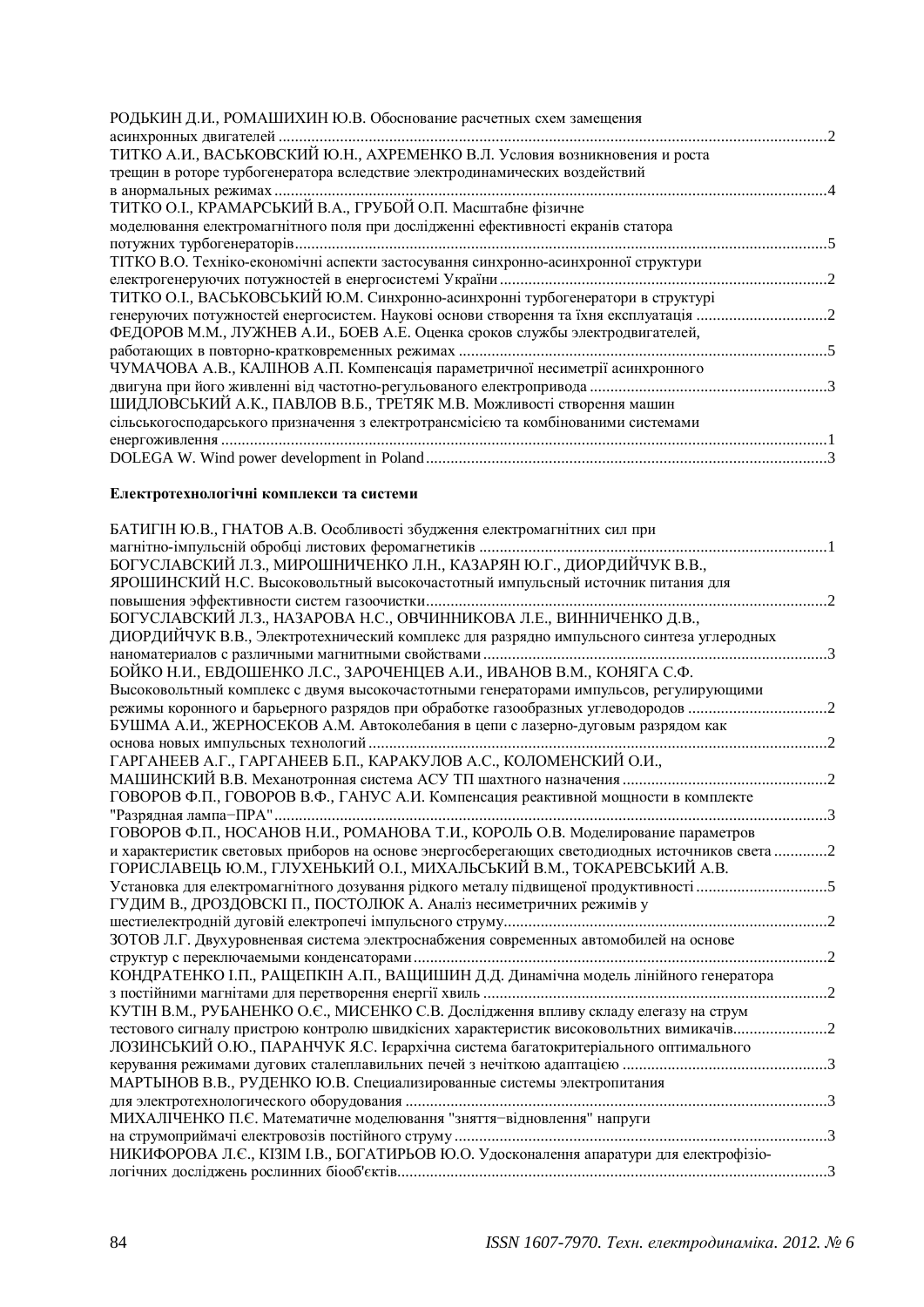| СИДОРЕЦ В.Н., КУНКИН Д.Д. Применение обобщенной модели динамической дуги<br>СУПРУНОВСКАЯ Н.И. Метод формирования мощных разрядных импульсов с повышенной<br>ШИДЛОВСЬКИЙ А.К., ГОРИСЛАВЕЦЬ Ю.М., ГЛУХЕНЬКИЙ О.І. Електромагнітні<br>ШИДЛОВСЬКИЙ А.К., ПАВЛОВ В.Б., ТРЕТЯК М.В. Основні напрямки та критерії |
|------------------------------------------------------------------------------------------------------------------------------------------------------------------------------------------------------------------------------------------------------------------------------------------------------------|
|                                                                                                                                                                                                                                                                                                            |
|                                                                                                                                                                                                                                                                                                            |
|                                                                                                                                                                                                                                                                                                            |
|                                                                                                                                                                                                                                                                                                            |
|                                                                                                                                                                                                                                                                                                            |
|                                                                                                                                                                                                                                                                                                            |
|                                                                                                                                                                                                                                                                                                            |
|                                                                                                                                                                                                                                                                                                            |
|                                                                                                                                                                                                                                                                                                            |
| ЩЕРБА А.А., ПОДОЛЬЦЕВ А.Д., ЗОЛОТАРЕВ В.М. Стационарные и переходные процессы в                                                                                                                                                                                                                            |
| электромеханической системе нанесения полимерной изоляции на жилу сверхвысоковольтных кабелей 2                                                                                                                                                                                                            |
| PICHKALEV E.S., YAMNENKO Yu.S. Control of uninterruptible power supply system with                                                                                                                                                                                                                         |
|                                                                                                                                                                                                                                                                                                            |

# **Інформаційно-вимірювальні системи в електроенергетиці**

| БРАГИНЕЦ И.А., ЗАЙЦЕВ Е.А., КОНОНЕНКО А.Г., МАСЮРЕНКО Ю.А., НИЖЕНСКИЙ А.Д.,<br>ЛАТЕНКО В.И., ОРНАТСКИЙ И.А. Коррекция погрешностей в высокоточных                                                                                     |  |
|---------------------------------------------------------------------------------------------------------------------------------------------------------------------------------------------------------------------------------------|--|
| ЗАПОРОЖЕЦЬ Ю.М., КОНДРАТЕНКО Ю.П., ШИШКІН О.С. Математична модель датчика<br>проковзування з ресстрацією поперечних складових магнітного поля чутливого елемента4<br>ЛУЦЕНКО В.Ю., ЖАГРОВ А.С., ОСЕЛЕДЧИК Ю.С. Пассивное согласование |  |
| МАЗМАНЯН Р.О. Экспериментальные исследования преобразования данных скользящими                                                                                                                                                        |  |
| МИХАЛЬ А.А., МЕЛЕЩУК Д.В. Импедансная модель прецизионных платиновых<br>НОВИК А.И., НЕБОЛЮБОВ Е.Ю., ЛЕВИЦКИЙ А.С., АРХИПОВА Л.В. Варианты                                                                                             |  |
|                                                                                                                                                                                                                                       |  |
| Наші ювіляри                                                                                                                                                                                                                          |  |

# Конференції

| БОГУСЛАВСКИЙ Л.З. XV международная научная конференция "Физика импульсных |  |
|---------------------------------------------------------------------------|--|
|                                                                           |  |
|                                                                           |  |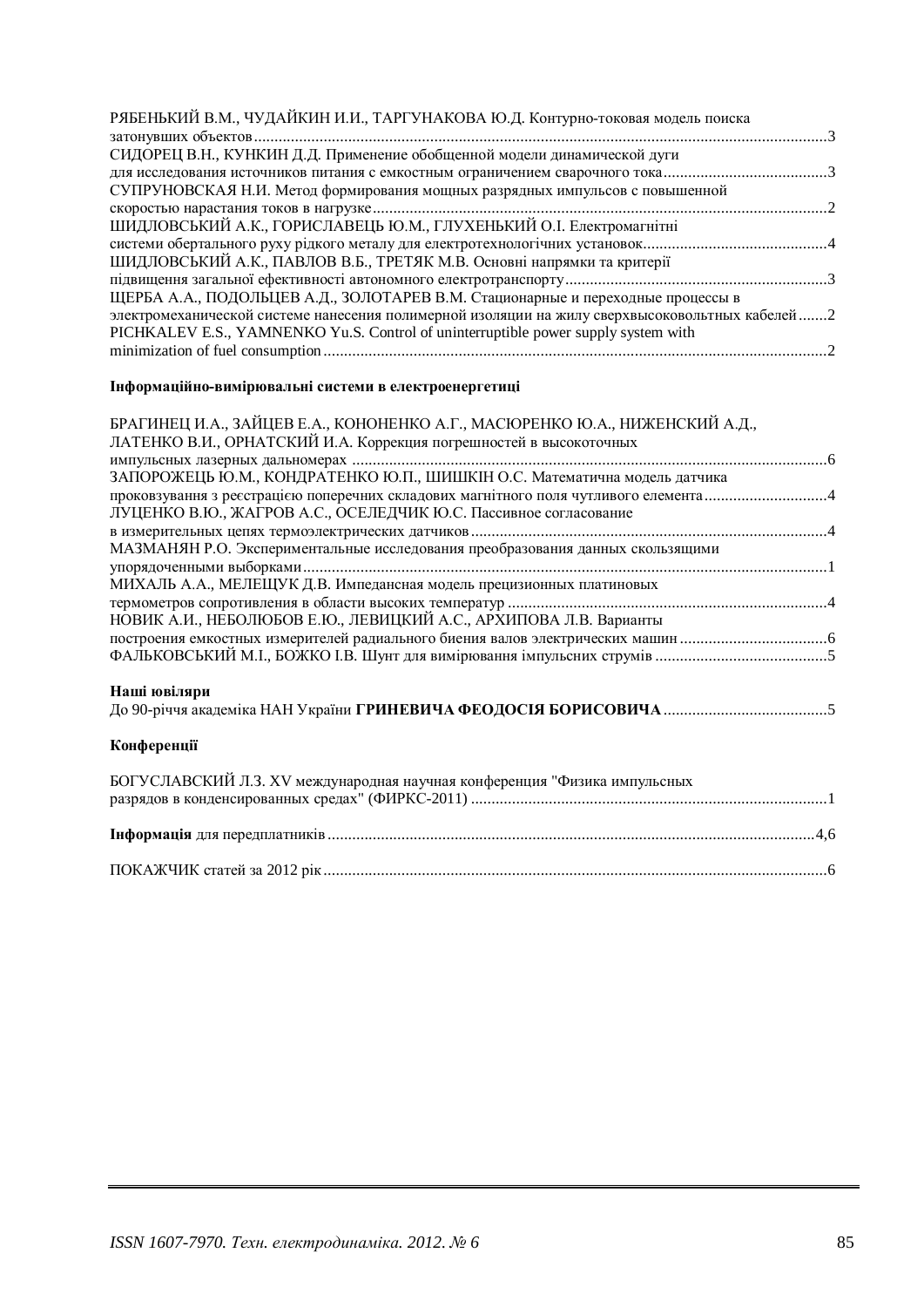# **Theoretical electrical engineering and electrophysics**

| BLAGA A.V., BOZHKO I.V., BRZHEZITSKYI V.A. The Influence of Ozone on Characteristics                       |  |
|------------------------------------------------------------------------------------------------------------|--|
| BONDINA N.N., ZHIVANKOV K.I., MYKHAILOV V.M. Approximate boundary conditions and                           |  |
|                                                                                                            |  |
| DUBOVENKO K.V. Gasodynamical characteristics of electrical discharges in the pulsed                        |  |
| DIDUSENKO Yu.A. Physical fields, formed a system of cylindrical piezoceramic radiators                     |  |
|                                                                                                            |  |
| GETMAN A.V., KONSTANTINOV A.V. Cylindrical harmonics of magnetic field of linear                           |  |
|                                                                                                            |  |
| GLUKHENKYI O.I., GORYSLAVETS Yu.M. Scalar electric and vector magnetic potentials                          |  |
|                                                                                                            |  |
| HALCHENKO V.Ya., YAKYMOV O.M., OSTAPUSHCHENKO D.L. Bionic parametric pareto-optimal                        |  |
|                                                                                                            |  |
| KONDRATENKO I., ZHILTSOV A., VASUK V. Mathematical modeling of electrophysical processes                   |  |
|                                                                                                            |  |
| KUCHERIAVA I.M. Computer analysis of electromechanical stress in polyethylene                              |  |
|                                                                                                            |  |
|                                                                                                            |  |
| KUCHERIAVA I.N. Application of Multiscale Modeling For Study of Electric Field In Insulation               |  |
|                                                                                                            |  |
| PETUKHOV I.S. Consideration of hysteresis phenomena in numerical simulation of two-dimensional             |  |
|                                                                                                            |  |
| REZYNKINA M.M., SHCHERBA A.A., GRINCHENKO V.S., REZYNKINA K.O. Calculation                                 |  |
| Choice of Parameters of Electromagnetic Screens of Complicated Three-Dimensional Configuration1            |  |
| REZINKINA M.M., GRINCHENKO V.S. Usage of electromagnetic shields for power frequency                       |  |
|                                                                                                            |  |
| ROMASHKO B.Ya., BATRAK L.M. To question about inverse analysis of electric circles3                        |  |
| ROZOV V.Yu., REUTSKIY S.Yu., PELEVIN D.Ye., PILIUGINA O.Yu. The magnetic field of power                    |  |
|                                                                                                            |  |
| ROZOV V.YU., REUTSKYI S.YU., PELEVIN D.YE., YAKOVENKO V.N. The Research                                    |  |
|                                                                                                            |  |
|                                                                                                            |  |
| ROZOV V.Yu., PELEVIN D.Ye. The Dipole Model of Magnetic Field of Three-Phase Electric Circuit4             |  |
| STYSKAL V.M., KUTIN V.M. Determination of screening complete set of clothes diagnostic parameters          |  |
|                                                                                                            |  |
| SHCHERBA M.A. Patterns of the electric fields distribution in a dielectric medium at changing of sizes and |  |
|                                                                                                            |  |
| SHCHERBA A.A., SUPRUNOVSKA N.I., SYNYTSYN V.K., IVASHCHENKO D.C. Aperiodic and o                           |  |
|                                                                                                            |  |
| SHCHERBA M.A. The force interaction between close placed conducting microinclusions in dielectric          |  |
|                                                                                                            |  |
| SHCHERBA M.A., SUPRUNOVSKA N.I. Increasing regularities of rate of current rise                            |  |
|                                                                                                            |  |
| SHYDLOVSKA N.A. The analysis of dependence of constants of integration in the equations                    |  |
|                                                                                                            |  |
| describing processes in rlc-circuits at symmetric control by switchings of capacity and various            |  |
|                                                                                                            |  |
| VASETSKYI Yu.M., VLASOV D.I. On magnetic field determination of the current contour above flat             |  |
|                                                                                                            |  |
| VOLOKHOV S.A., DOBRODEIEV P.N., MAMIN G.I. Integrated Demagnetization of Pipes at Arc Welding4             |  |
| ZAGIRNYAK M.V., BRANSPIZ Yu.A., VELCHENKO A.A. Decision of equations of magnetic field                     |  |
|                                                                                                            |  |
| ZAKHARCHENKO S.N. Modelling of dependence of electrical resistance of granulated                           |  |
|                                                                                                            |  |
|                                                                                                            |  |
|                                                                                                            |  |
|                                                                                                            |  |
| ZIRKA S.E., MOROZ Yu.I., MOROZ O.Yu. Model of Isotropic Electrical Steel During Magnetization Transients 4 |  |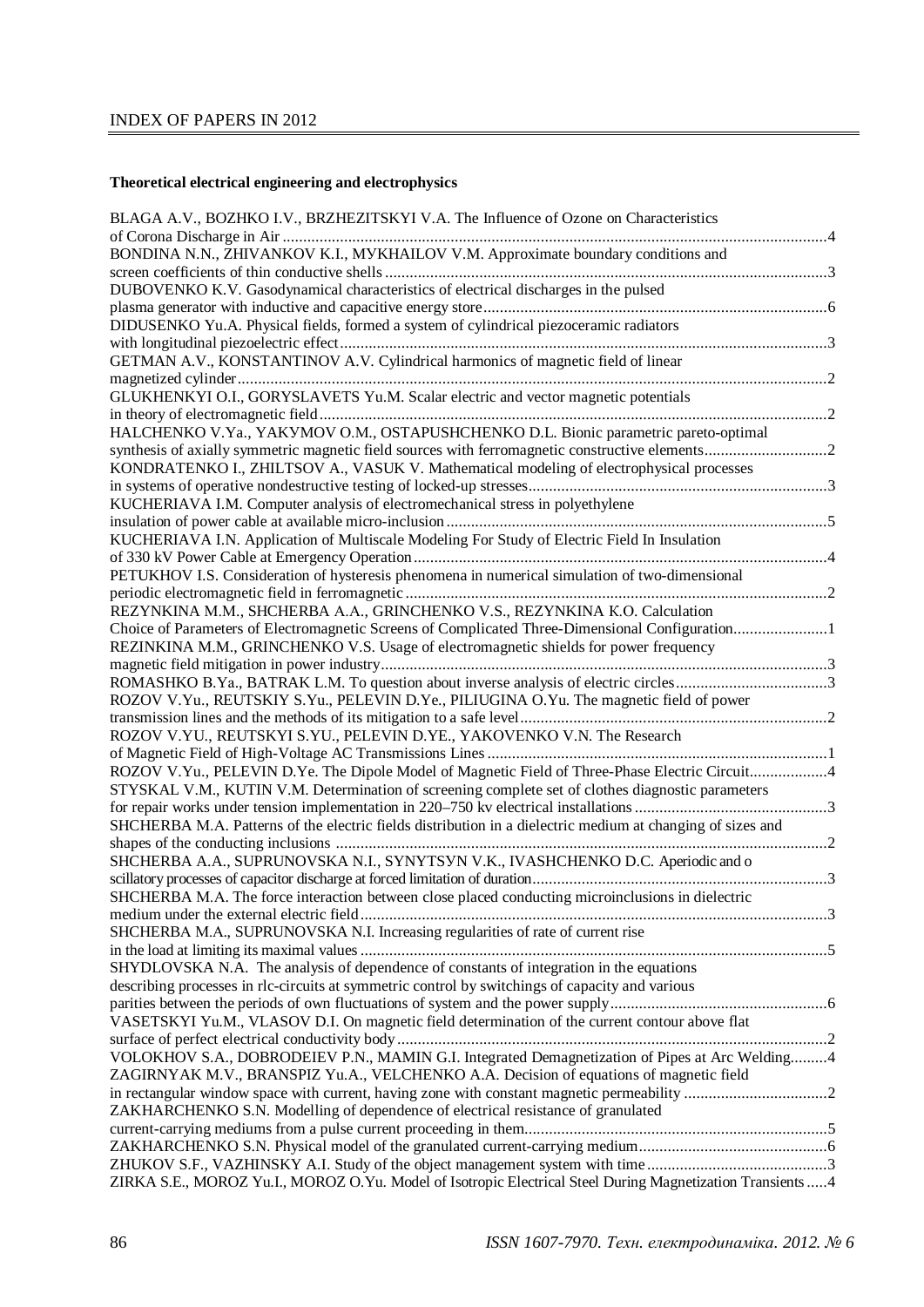# **Conversion of electric energy parameters**

| AKININ K.P. Conditions of Development of Sensorless Electromechanical Systems                                                                                                     |  |
|-----------------------------------------------------------------------------------------------------------------------------------------------------------------------------------|--|
|                                                                                                                                                                                   |  |
|                                                                                                                                                                                   |  |
| ALYMOV O.P., KULESHOV Yu.E., GOLOVKO O.O. Automatic model of behaviour thyristor a switch5<br>BONDARENKO Yu.V., SYDORETS V.M., SAFRONOV P.S., BONDARENKO O.F. The evaluation      |  |
|                                                                                                                                                                                   |  |
| BROVANOV S.V., DYBKO M.A., GRISHANOV E.V. Electromagnetic analysis of a single-phase                                                                                              |  |
| BUDENNYI O.V., KOVALENKO E.Yu., PROKOPETS M.A. Reactive power compensator with                                                                                                    |  |
|                                                                                                                                                                                   |  |
| DENISOV Y.A. Influece of Inverter with Sinusosdal Voltage PWM for Engine Drive System Stable  1                                                                                   |  |
| GEIST A.V., BACHURIN P.A., KOROBKOV D.V., BALAGUROV M.V. Start-up aggregate mine based                                                                                            |  |
| GOLUBEV V.V. Calculation and Optimization of The LC-Filter of The Pulse Converter of a AC Voltage1                                                                                |  |
| GORODNYI A.N. Analyzing of transistor switch dissipation power in s equential type switched-mode and                                                                              |  |
|                                                                                                                                                                                   |  |
| KHALIKOV V.A. Transient Process and Organization of Switching Three-Phase Transformer 4                                                                                           |  |
| KHALIKOV V.A. The conditions and possibilities of the improvement to switching process                                                                                            |  |
| KHLEBNIKOV A.S., BACHURIN P.A., GEIST A.V., RESHETNIKOV A.N., BALAGUROV M.V.                                                                                                      |  |
|                                                                                                                                                                                   |  |
| KOROBKOV D.V., MAKAROV D.V., RESHETNIKOV A.N., MASHINSKY V.V. The converter                                                                                                       |  |
| of frequency with the intermediate link of high frequency for independent system of the electrical supply3                                                                        |  |
| KOROTYEYEV I.Ye., KLYTTA M. Control of three phase matrix frequency converters on base<br>2                                                                                       |  |
| KRIVOSHEEV S.Yu., RODIN N.Yu., MALIARENKO E.A., LOBKO A.V. Semiconductor converters                                                                                               |  |
|                                                                                                                                                                                   |  |
| LYPKIVSKYI K.O. Features of Regulation Of Stabilized Voltage Level by Means of Converter                                                                                          |  |
|                                                                                                                                                                                   |  |
| LYPKIVSKYI K.O., KHALIKOV V.A. The processes and algorithms to switching's in power                                                                                               |  |
|                                                                                                                                                                                   |  |
| LYPKIVSKYI K.O., MIKHALSKYI V.M. Power Electronics - opportunities, expectations, reality3                                                                                        |  |
|                                                                                                                                                                                   |  |
| MAKAROV D.V., KHARITONOV S.A., YUKHNIN M.M. Study of the power generating system<br>with variable frequency and amplitude being maintained based on permanent magnets synchronous |  |
|                                                                                                                                                                                   |  |
| MIKHALSKYI V.M., SOBOLEV V.M., SHAPOVAL I.A., CHOPIK V.V. Extension of the input                                                                                                  |  |
|                                                                                                                                                                                   |  |
| MIKHALSKYI V.M., SOBOLEV V.M., SHAPOVAL I.A., CHOPYK V.V. Matrix converter                                                                                                        |  |
|                                                                                                                                                                                   |  |
| MIKOLAIETS D.A. Calculation of current in the filter-compensating converter with a storage battery3                                                                               |  |
|                                                                                                                                                                                   |  |
| PAVLOV G.V., SHCHERBYNIN T.V. Comparison of the characteristics of resonant converters of                                                                                         |  |
|                                                                                                                                                                                   |  |
| SKURJATIN Yu.V., DENISEVICH N.A. Increase of electromagnetic compatibility of converter of                                                                                        |  |
|                                                                                                                                                                                   |  |
| SOKOL E.I., GONCHAROV Yu.P., ERESKO A.V., ZAMARUEV V.V., IVAKHNO V.V.,                                                                                                            |  |
| ZINOVIEV G.S., UDOVICHENKO A.V. Transformerless step-up regulators of the alternating voltage with                                                                                |  |
|                                                                                                                                                                                   |  |
| TERESHCHENKO T.O., BEZHENAR V.A. Multilevel inverter output voltage generation                                                                                                    |  |
|                                                                                                                                                                                   |  |
| VOLKOV I.V., ZOZULEV V.I., PODOLNYI S.V., SHOLOKH D.O. Research of Output Pulse                                                                                                   |  |
|                                                                                                                                                                                   |  |
| VOLKOV A.G., KHARITONOV S.A., ZINOVIEV G.S. Investigation of mechatronic system for                                                                                               |  |
| autonomous voltage generating with variable frequency constant amplitude based on                                                                                                 |  |
|                                                                                                                                                                                   |  |
| VOLKOV I.V., ZOZULEV V.I., SPIRIN V.M., SHOLOKH D.O. Features of formation pulses in                                                                                              |  |
|                                                                                                                                                                                   |  |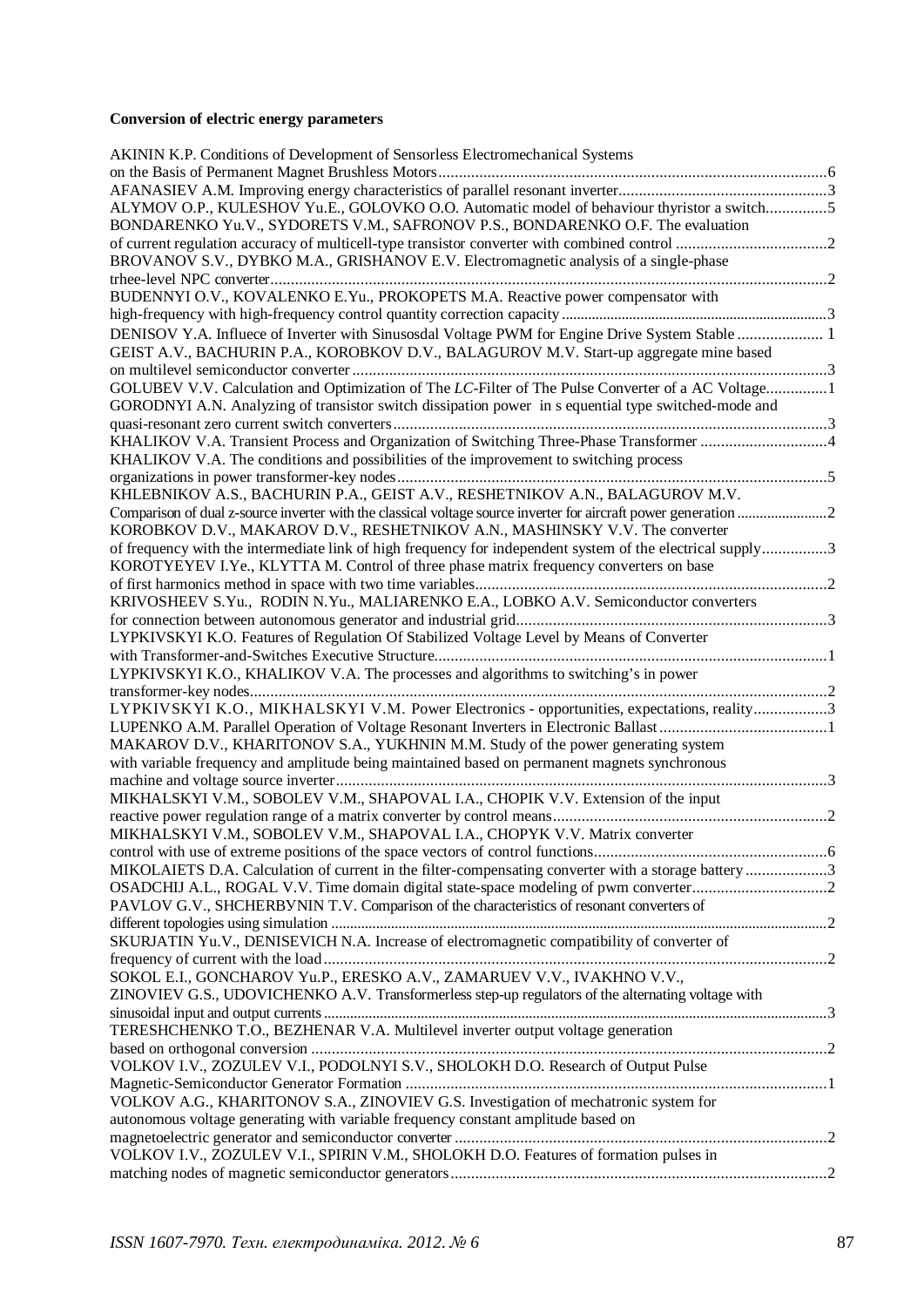| VOLKOV I.V., KARSHENOV D.P. Universal Mathematical Models of the <i>m</i> -Pulse Rectifiers |  |
|---------------------------------------------------------------------------------------------|--|
|                                                                                             |  |
| YURCHENKO M.M., YURCHENKO O.M., TVERDOKHLIB Yu.O., SENKO V.I. Reliability of high           |  |
|                                                                                             |  |
|                                                                                             |  |

#### **Electromechanical energy conversion**

| AGAMALOV O.N. Excitation control of synchronous machines with use of complex error function 3                  |  |
|----------------------------------------------------------------------------------------------------------------|--|
| BOBECHKO Yu.O. Sensorless control system of switched reluctance motors using neuro-estimator 3                 |  |
| BONDAR R.P., GOLENKOV G.M., MAZURENKO L.I., PODOLTSEV O.D. Modeling                                            |  |
| of A Multicomponent Oscillatory Motion of The Vibration System with Linear Electric Drive1                     |  |
| CHUMACHOVA A.V., KALINOV A.P. Compensation of the induction motor parametric asymmetry                         |  |
|                                                                                                                |  |
|                                                                                                                |  |
| FEDOROV M.M., LUZHNEV A.I., BOEV A.E. Electric motors lifetime estimation in intermittent operation 4          |  |
| GREBENIKOV V.V., PRYYMAK M.V. Calculation of the magnetic field and torque of electric                         |  |
|                                                                                                                |  |
| GREBENIKOV V.V., GAMALIIA R.R. Analytical method of calculating the electromagnetic field and                  |  |
|                                                                                                                |  |
|                                                                                                                |  |
| GRUBOI A.P., FEDORENKO G.M., KENSITSKVI O.G. The mathematical model of the thermal condition                   |  |
|                                                                                                                |  |
|                                                                                                                |  |
| KUZNETSOV B.I., NIKITINA T.B., VOLOSHKO A.V., VINICHENKO Ye.V. Experimental research of                        |  |
| robust control for rolling mills main drives with related through the rolled metal on twomass electromechanics |  |
|                                                                                                                |  |
| MALIAR V.S., MALIAR A.V., DOBUSHOVSKA I.A. Static Characteristics of Synchronous Motor                         |  |
|                                                                                                                |  |
| MAZURENKO L.I., DZHURA O.V., ROMANENKO V.I., BILYK O.A. Numerical investigation of induction                   |  |
|                                                                                                                |  |
| MAZURENKO L.I., ROMANENKO V.I., DZURA O.V. Steady-state analysis of welding stand alone                        |  |
|                                                                                                                |  |
| MELNYKOV V.O., KALINOV A.P. The increasing of energy characteristics of vector-controlled electric             |  |
|                                                                                                                |  |
| ODNOLKO D.S. Identification stator resistance and rotor time constant of induction machine3                    |  |
| PERESADA S.M., KOVBASA S.N., DYMKO S.S. Robust speed sensorless vector control of                              |  |
|                                                                                                                |  |
| PODGORNOV A., SIPOVYCH A. Generalized method of the electromechanical battery (EMB)                            |  |
|                                                                                                                |  |
|                                                                                                                |  |
| SHYDLOVSKYI A.K., PAVLOV V.B., TRETIAK M.V. The Possibility of Creating Vehicles                               |  |
| for Agricultural Purposes with the Electric Transmission Systems and Combo Power Supply 1                      |  |
| TITKO V.O. Technical and economic aspects of application of synchronous-asynchronous                           |  |
|                                                                                                                |  |
| TITKO O.I., VASKOVSKYI Yu.M. Synchronous-asynchronous turbogenerators in structure of                          |  |
|                                                                                                                |  |
| TYTKO O.I., VASKOVSKYI Yu.M., AKHREMENKO V.L. Conditions of Occurrence and Growth                              |  |
| of Cracks in a Rotor Turbogenerator Because of Electrodynamic Influences in Abnormal Modes4                    |  |
| TYTKO O.I., KRAMARSKYI V.A., GRUBOI A.P. Scale physical modeling of an                                         |  |
| ZAGIRNYAK M.V., RODKIN D.I., KORENKOVA T.V. Estimation of carrying capacity of power                           |  |
|                                                                                                                |  |
|                                                                                                                |  |

#### **Electric power systems and installations**

AVRAMENKO V.N., YUNEEVA N.T., KOROVKO A.N. Organization of calculating the stability of complex EPS based microprocessor regulator turbine power plant.......................................................................2 BLINOV I.V., PARUS E.V. Requirements for mathematical software of electricity balancing market in Ukraine ......2 BURBELO M.J., DEVIATKO M.V., VOITIUK Yu.P. Algorithm of control balancing device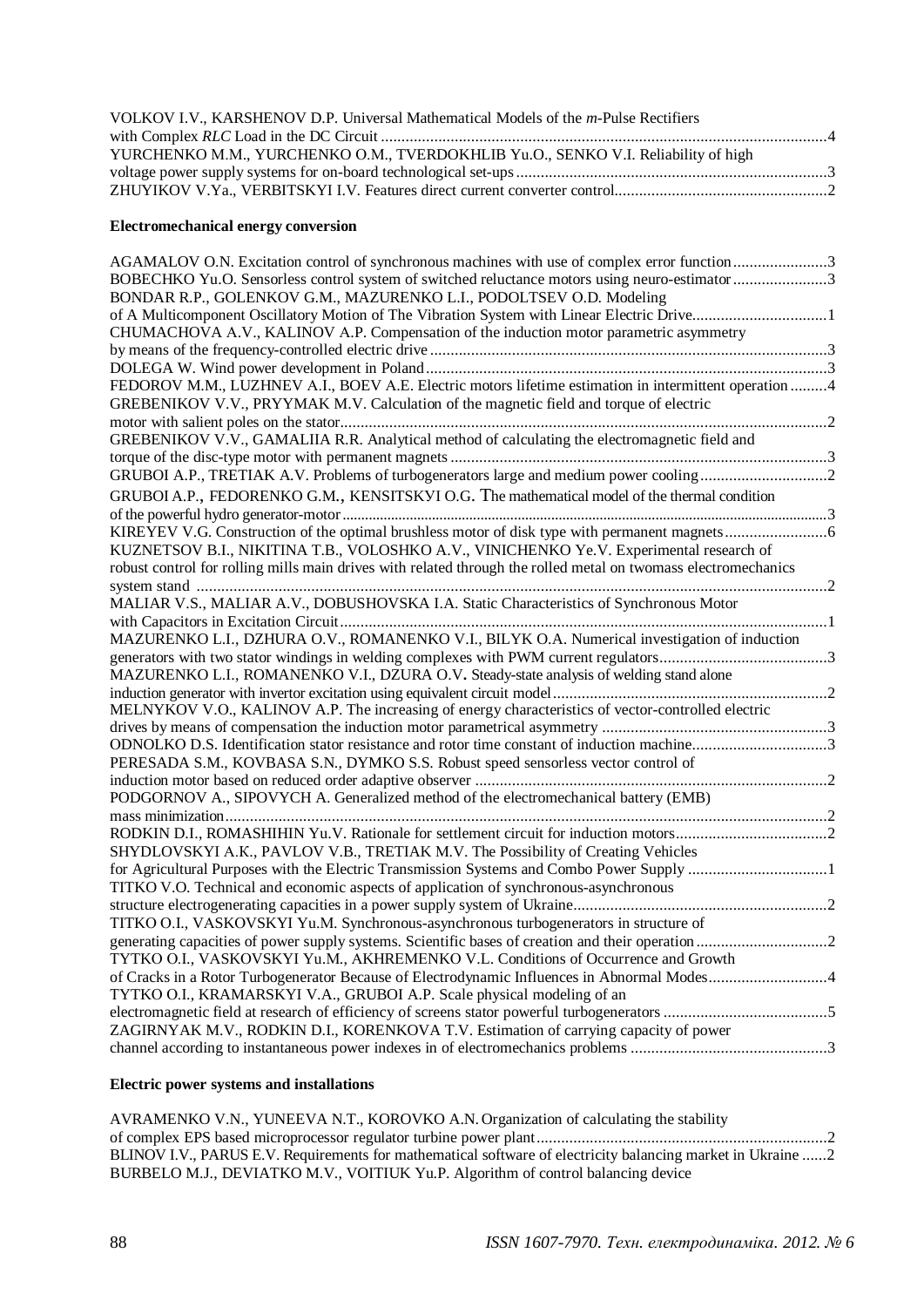| BUTKEVYCH O.F., LEVKONIUK A.V., RYBINA O.B Power system steady-state stability margins'                                                                                             |  |
|-------------------------------------------------------------------------------------------------------------------------------------------------------------------------------------|--|
| CHERNENKO P., MARTYNIUK O. Enhancing the Effectiveness of Short-Term Forecasting                                                                                                    |  |
|                                                                                                                                                                                     |  |
| FEDORENKO G.M., KENSYTSKYI O.G. Complex analysis of emergency situations of generating                                                                                              |  |
| GRABKO V.V., BALZAN I.V. Voltage regulation in electric nets in the tasks of electric energy supply                                                                                 |  |
| ILIUKHIN M.O. Selection of optimal structure of system of technical service and repair of power grids                                                                               |  |
| KOMAR V.O., KOVALCHUK A.A., KUZMYK O.V. Influence of dispersed generation on the quality                                                                                            |  |
| KOVALCHUK O.A., KULYK V.V., BURYKIN O.B. Optimisation of joining circuits of extended power sources                                                                                 |  |
| KUTINA M.V. System of protection from wire break search sites and damage in distribution                                                                                            |  |
| KUZNETSOV V.G, TUGAY Yu.I., KUCHANSKIY V.V. Abnormal steady-state overvoltage in                                                                                                    |  |
| KUZNETSOV V.G., TUGAI I.Yu. Analysis of ferroresonance processes in the high-voltage switchgear                                                                                     |  |
| KYRYLENKO O.V., PAVLOVSKYI V.V., YANDULSKYI O.S., STELIUK A.O. Control of Power                                                                                                     |  |
|                                                                                                                                                                                     |  |
| KYRYLENKO O.V., BLINOV I.V., TANKEVYCH S.E. Smart Grid and organization of information                                                                                              |  |
| KYRYLENKO O., PAVLOVSKYI V., LUKIANENKO L., TRACH I. The problem of integration                                                                                                     |  |
| KYRYLENKO O.V., PAVLOVSKYI V.V., STELIUK A.O., LUKIANENKO L.M. Complex                                                                                                              |  |
| LEZHNIUK P.D., NIKITOROVYCH O.V., NETREBSKYI V.V. Optimization of partition of load between                                                                                         |  |
| LEZHNIUK P.D., KOVALCHUK A.A., RUBANENKO O.E. The operative diagnosticating of high-voltage                                                                                         |  |
|                                                                                                                                                                                     |  |
| LUPIKOV V.S., BOLIUH V.F., BAIDA Je.I., KRIUKOVA N.V., VARSHAMOVA I.S., LELIUK N.A.,                                                                                                |  |
| PETRUSHENKO O.YU., PETRUSHENKO YU.O., RUBANENKO E.A. The dvoistoy problem solution                                                                                                  |  |
|                                                                                                                                                                                     |  |
| PRAKHOVNYK A.V., DENYSIUK S.P., KOTSAR O.V. Principles of the organization of interaction                                                                                           |  |
|                                                                                                                                                                                     |  |
| SEHEDA M.S., OLEKSYN V.P., OLEKSYN A.V. STG and ASTG mutual work at power stations                                                                                                  |  |
|                                                                                                                                                                                     |  |
| SEHEDA M.S., OLEKSYN V.P., OLEKSYN A.V. Optimal var dispatch between                                                                                                                |  |
|                                                                                                                                                                                     |  |
| STAKHIV P., HOHOLIUK O. Adaptation of macromodels of electrical systems and their components                                                                                        |  |
|                                                                                                                                                                                     |  |
| STOGNII B.S., KYRYLENKO O.V., PRAHOVNYK O.V., DENYSIUK S.P. The evolution                                                                                                           |  |
|                                                                                                                                                                                     |  |
|                                                                                                                                                                                     |  |
| SYDOR A.R., TESLYUK V.M. Mathematical models of reliability parameters for complicated power systems4<br>SYVOKOBYLENKO V.F., VASYLETS S.V. Mathematical model of mine section power |  |
| VASETSKYI Yu.M., MAZYRENKO I.L., PAVLIUK A.V. Application of superconducting magnetic                                                                                               |  |
| YAMNENKO J.S., OSYPENKO K.S., NEPOROZHNEV I.V. Network planning for narrow-band                                                                                                     |  |
|                                                                                                                                                                                     |  |
| YARMOLIUK O.S. Modeling parameters of distributed generation sources in integrated distribution                                                                                     |  |
|                                                                                                                                                                                     |  |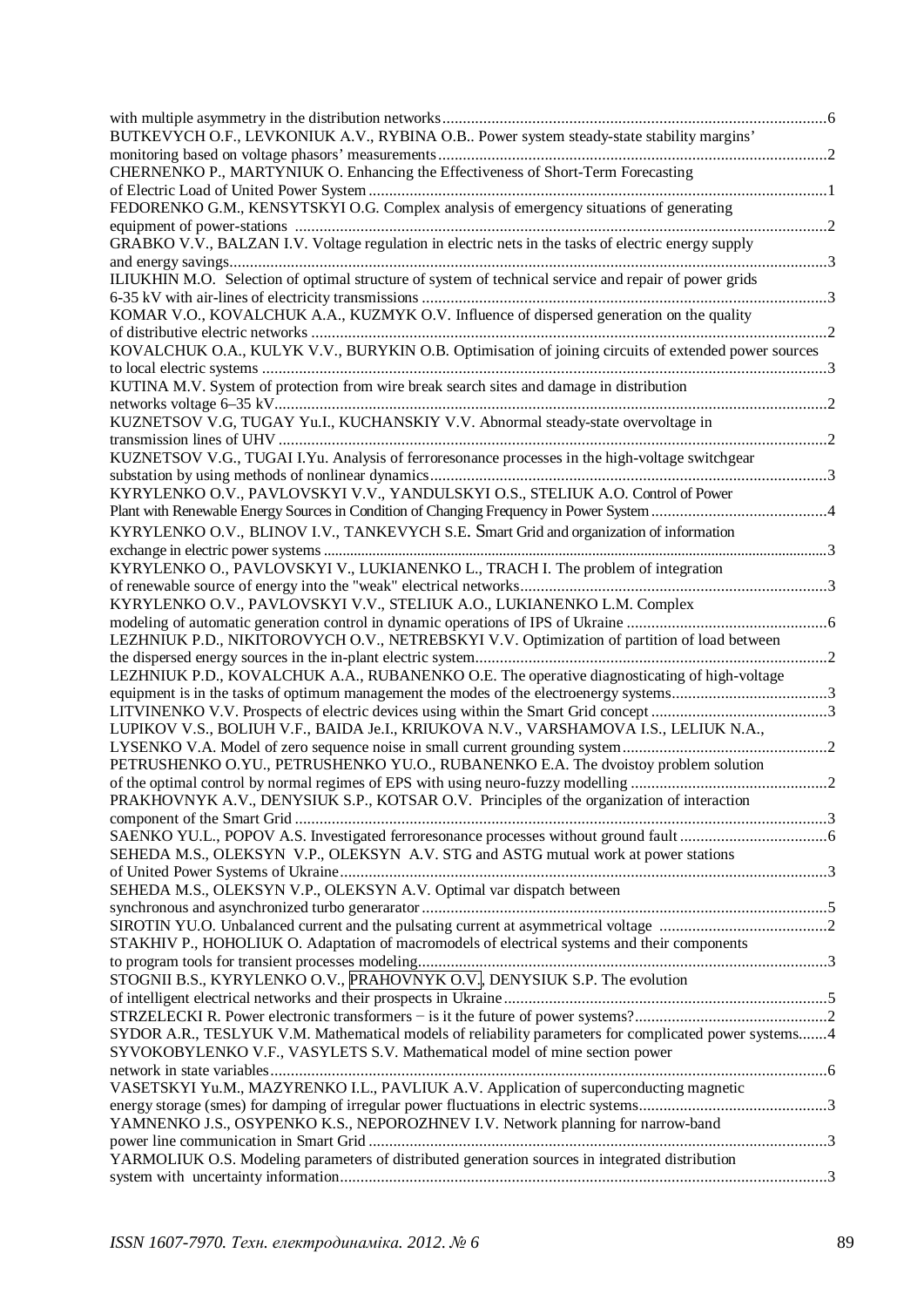| ZHARKIN A.F., PAVLOVSKYI V.V., LUKIANENKO L.N. Scientific and technical aspects of |  |
|------------------------------------------------------------------------------------|--|
|                                                                                    |  |
| ZHARKIN A.F., NOVSKYI V.O., KAPLYCHNYI N.M., KOZLOV O.V., MALAKHATKA D.O. Features |  |
|                                                                                    |  |
|                                                                                    |  |
|                                                                                    |  |

#### **Electrotechnological complexes**

| BATYGIN YU.V., GNATOV A.V. The Features of the Electrical Magnetic Forces Excitation                          |  |
|---------------------------------------------------------------------------------------------------------------|--|
|                                                                                                               |  |
| BOGUSLAVSKIY L.Z., MIROSHNICHENKO L.N., CAZARYAN YU.G., DIORDIYCHUK V.V.,                                     |  |
| BOYKO M.I., YEVDOSHENKO L.S., ZAROCHENTSEV O.I., IVANOV V.M., KONIAGA S.F.                                    |  |
| The high-voltage complex with two high-frequency pulse generators for regulating the modes of corona          |  |
|                                                                                                               |  |
| BOGUSLAVSKYI L.Z., NAZAROVA N.S., OVCHINNIKOVA L.E., VINNYCHENKO D.V.,                                        |  |
| DIORDIICHUK V.V. Electrotechnical complex for the pulse discharge synthesis of carbon nanomaterials           |  |
|                                                                                                               |  |
| BUSHMA A.I., ZHERNOSEKOV A.M. Self-oscillations in Circuit with Laser-Arc Discharge as                        |  |
|                                                                                                               |  |
| GARGANEEV A., GARGANEEV B., KARAKULOV A., KOLOMENSKY O., MASHINSKY V.                                         |  |
|                                                                                                               |  |
| GORYSLAVETS Yu.M., GLUKHENKYI O.I., MYKHALSKYI V.M., TOKAREVSKYI A.V.                                         |  |
|                                                                                                               |  |
| GOVOROV F., NOSANOV M., ROMANOVA T., KOROL O. Simulation of the parameters and                                |  |
|                                                                                                               |  |
| GOVOROV P.P., GOVOROV V.P., GANUS O.I. Reactive power compensation included «discharge                        |  |
| GUDYM V., DROZDOVSKYI P., POSTOLIUK A. Analysis of the asymmetric modes in six                                |  |
|                                                                                                               |  |
| KONDRATENKO I.P., RASHCHEPKIN A.P., VASHCHISHIN D.D. A dynamic model of a linear                              |  |
|                                                                                                               |  |
| KUTIN V.M., RUBANENKO O.E., MYSENKO S.V. Investigation of the effect of bushing on the                        |  |
|                                                                                                               |  |
| LOZYNSKYI O.Yu., PARANCHUK Ya.S. Hierarchical system of multicriterion optimal control of arc                 |  |
|                                                                                                               |  |
| MARTYNOV V.V., RUDENKO Yu.V. Specialized power supply systems for electro-technological equipment4            |  |
| MYHALICHENKO P. Mathematical design of «removal are renewals» of tension on current collector                 |  |
| . 3                                                                                                           |  |
| NIKIFOROVA L.E., KIZIM I.V., BOGATYREV Yu.O. Perfection of apparatus for electro-physiological                |  |
|                                                                                                               |  |
| PICHKALEV E.S., YAMNENKO Yu.S. Control of uninterruptible power supply system with                            |  |
|                                                                                                               |  |
| RIABENKYI V.M., CHUDAIKIN I.I., TARGUNAKOVA J.D. Current-loop model of sank objects searching  4              |  |
| SHCHERBA A.A., PODOLTSEV O.D., ZOLOTAREV V.M. Stationary and transient processes in                           |  |
|                                                                                                               |  |
| SHIDLOVSKYI A.K., PAVLOV V.B., TRETIAK M.V. The basic directions and criterion of                             |  |
| a general efficiency of independent electrotransport                                                          |  |
| SHYDLOVSKYI A.K., GORYSLAVETS Yu.M., GLYKHENKYI O.I. Electromagnetic Systems                                  |  |
|                                                                                                               |  |
| SUPRUNOVSKA N.I. Method for forming of stable high-power current pulses in discharge-pulses technologies 4    |  |
| SYDORETS V.M., KUNKIN D.D. Application of the generalized model of dynamic arc for research                   |  |
|                                                                                                               |  |
| YAROSHINSKIY N.S. High voltage high frequency pulse current generator for exhausted gas treatment2            |  |
| ZOTOV L.G. Two-level system of electrosupply of modern cars on basis of structures with switched capacitors 4 |  |

#### **Systems of measurements and control**

AGAMALOV O.N. Extrapolation of Complex Error Function of Control System with Feedback.............................2 ANOKHIN Yu.L., ATAROD S., BRZHEZITSKY V.A., GARAN Ya.A., MASLJUCHENKO I.N. Effect of the induced potential of sections of the high-voltage voltage divider on its characteristics ....................................2